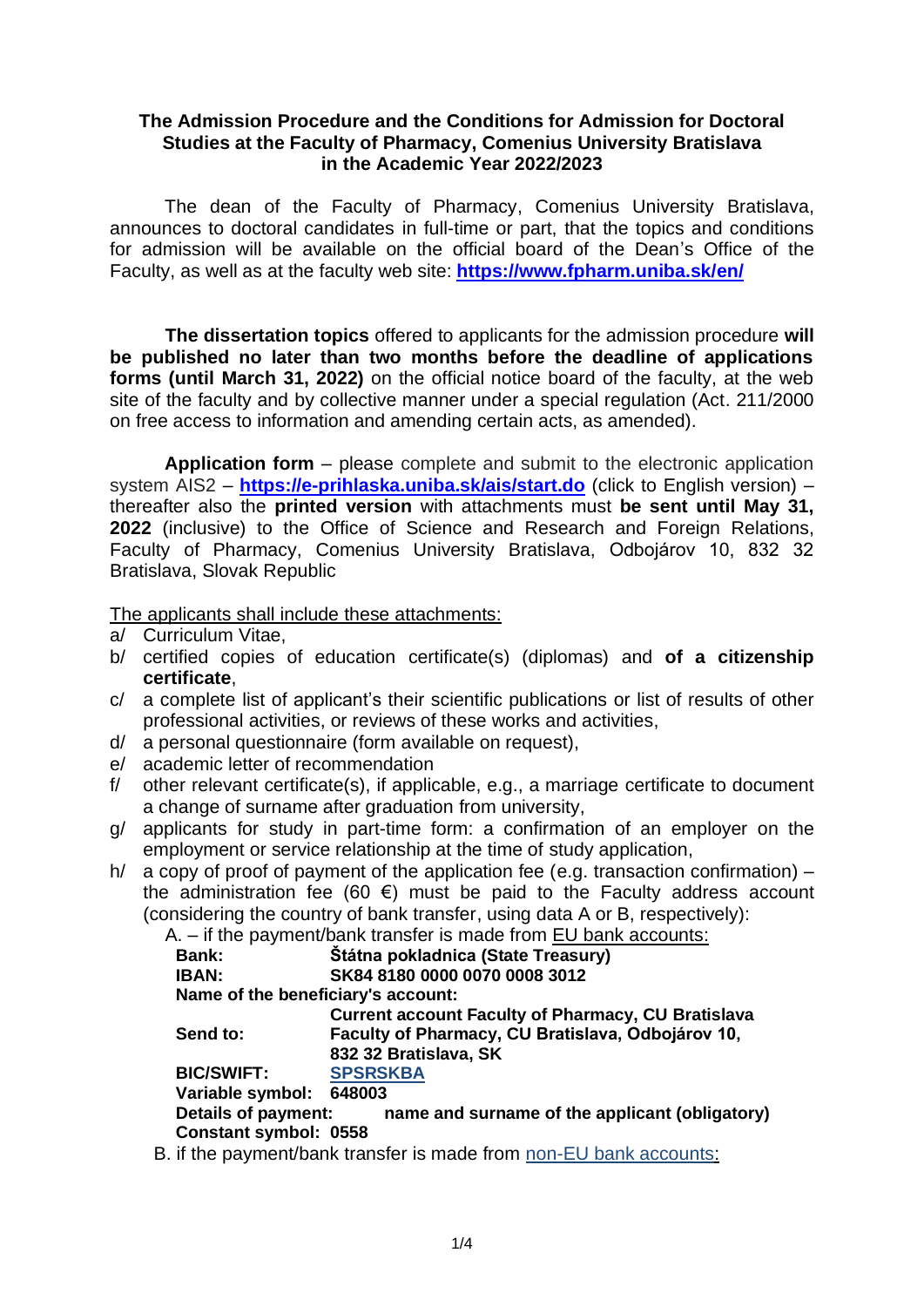Bank: Štátna pokladnica (State Treasury)

**IBAN: SK84 8180 0000 0070 0008 3012 Name of the beneficiary's account: Current account Faculty of Pharmacy, CU Bratislava Send to: Faculty of Pharmacy, CU Bratislava, Odbojárov 10, 832 32 Bratislava, SK BIC/SWIFT: SUBASKBX Variable symbol: 648003 Details of payment: name and surname of the applicant (obligatory) Constant symbol: 0558**

Comenius University Bratislava published information on the amount of the tuition and related fees to studies at public universities (in accordance with § 92 paragraph 16 of Law No. 131/2002 Coll. on universities and on amendments to certain laws as amended), as follows:

**The application fee and the tuition** (Faculty of Pharmacy)**:**

- 1) admission procedure administration fee: **€ 60**
- 2) full-time study tuition study programs in the third stage of study (doctorate) in English language: annual tuition fee **€ 3 000**
- 3) part-time study tuition study programs in the third stage of study (doctorate) in English language: annual tuition fee **€ 3 500**

**The admission exams** will be held **on June 20, 2022** from 8.30 a.m. in the meeting halls of the Faculty of Pharmacy, Odbojárov 10, 832 32 Bratislava, Slovakia, ground floor, rooms No. 36 – 39, possibly online way

The planned number of PhD. students for admission on:

full-time study: 20 students,

part-time study: 20 students.

Access and enrolment to doctoral studies: September 2, 2022

Dissertation topics for the admission procedure of the academic year 2022/2023 will be listed in these accredited fields of study: Pharmacology, Pharmaceutical Chemistry, Pharmacognosy, and Clinical Pharmacy.

#### **Form of admission exam:** oral exam

# **The content of the entrance exam shall include these topics:**

### **Study program Pharmacology of doctoral degree studies in the field of Pharmacy**

The main subject of the entrance examination: Pharmacology

Other subjects of the entrance examination: Biology, Physiology, Molecular Biology, Pathophysiology, Biochemistry, Toxicology, Microbiology, Immunology, Genetics, Clinical Pharmacology and Clinical Pharmacy, Pharmaceutical Chemistry, Pharmacognosy, Pharmaceutical Technology, Retail Pharmacy/Social Pharmacy, Pharmacoepidemiology.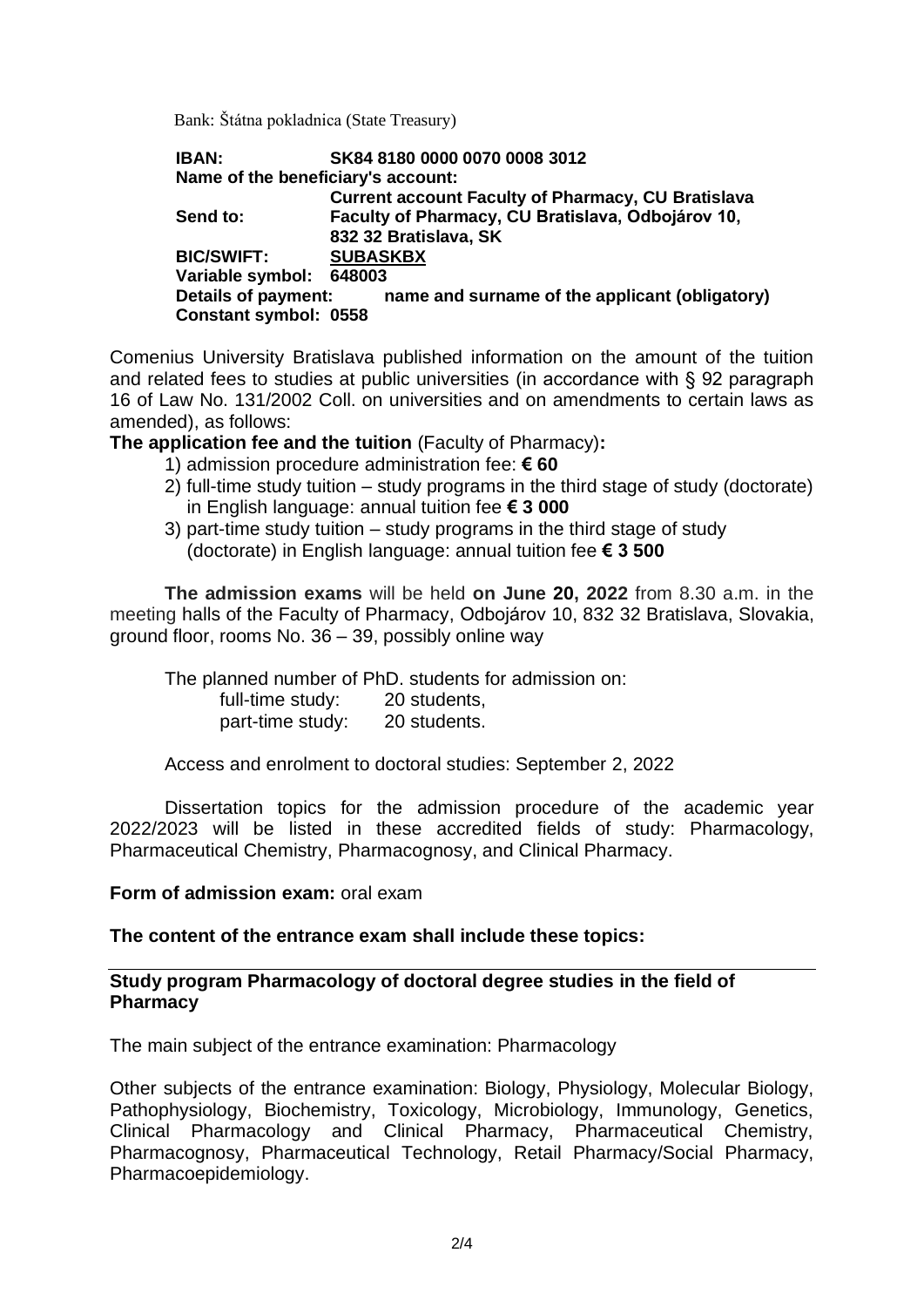The condition for admission is a completed joint  $1<sup>st</sup>$  and  $2<sup>nd</sup>$  stage (Master programs) of university studies of Pharmacy, in the field of study Pharmacy (or equivalent of study abroad) or completed joint  $1<sup>st</sup>$  and  $2<sup>nd</sup>$  stage of university studies of Medicine or Veterinary Medicine or completed 2<sup>nd</sup> stage of university studies at the Faculties of Natural Sciences and successful passing of the admission exam.

# **Study program Pharmaceutical Chemistry of doctoral degree studies in the field of Pharmacy**

The main subject of the entrance examination: Pharmaceutical Chemistry

Other subjects of the entrance examination: Inorganic Chemistry, Organic Chemistry, Analytical Chemistry, Physical Chemistry, Biochemistry, Pharmacology, Galenic Pharmacy.

The condition for admission is a completed joint  $1<sup>st</sup>$  and  $2<sup>nd</sup>$  stage (Master programs) of university studies of Pharmacy, in the field of study Pharmacy (or equivalent of study abroad) or completed 2<sup>nd</sup> stage of university studies (Technical or Scientific Chemical study programs) and successful passing of the admission exam.

# **Study program Pharmacognosy of doctoral degree studies in the field of Pharmacy**

The main subject of the entrance examination: Pharmacognosy

Other subjects of the entrance examination: Pharmaceutical Botany, Biochemistry, Analytical Chemistry, Clinical Pharmacy, Plant Molecular Biology, Pharmaceutical Chemistry, Chemical Control of Drugs, Pharmaceutical Technology, Pharmacology

The condition for admission is a completed joint  $1<sup>st</sup>$  and  $2<sup>nd</sup>$  stage (Master programs) of university studies of Pharmacy, in the field of study Pharmacy (or equivalent of study abroad) or completed 2<sup>nd</sup> stage of university studies in single-subject study programs of Genetics and Molecular Cytology or single-subject study program in Molecular Biology or single-subject study program in Genetics, always in the field of study Biology or the single-subject study program of Biochemistry in field of study Chemistry (or equivalent of study abroad) and successful passing of the admission exam.

# **Study program Clinical Pharmacy of doctoral degree studies in the field of Pharmacy**

The main subjects of the entrance examination: Clinical Pharmacy

Other subjects of the entrance examination: Pathophysiology, Immunology, Microbiology, Pathobiochemistry, Toxicology, Pharmacology, Clinical Pharmacology and Pharmacotherapy, Retail Pharmacy/Social Pharmacy, Applied Statistics for Pharmacists, Pharmacoepidemiology, Information Technologies in Pharmacy, Pharmacoeconomics